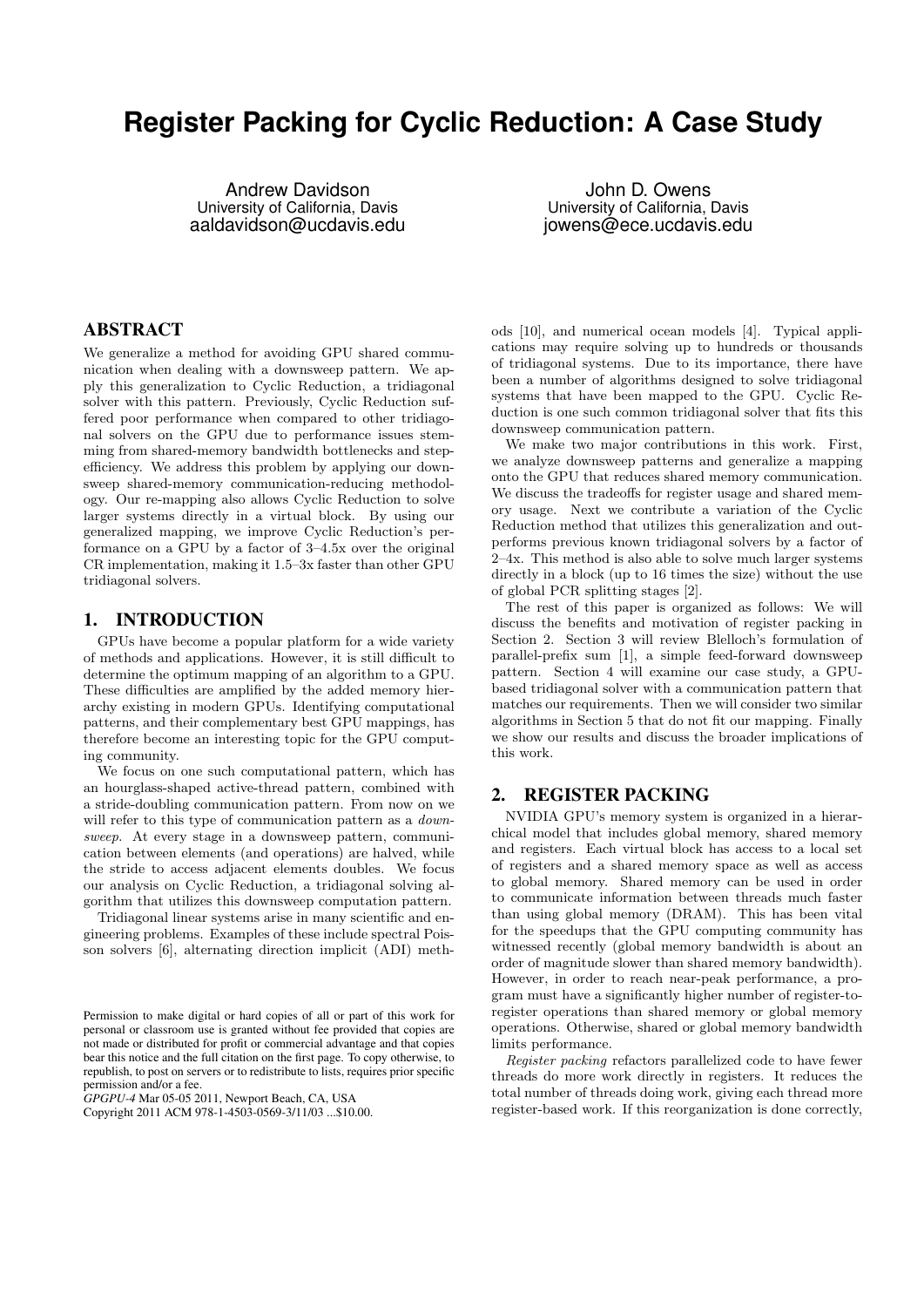

Figure 1: Communication pattern of Parallel-Prefix Sum, with a feed-forward downsweep pattern. Harris et al. [5] mapped this algorithm onto the GPU with register packing.

it can have two major benefits. First, register-register communication has much higher bandwidth than shared memory communication (nearly an order of magnitude difference in bandwidth). Also, because the amount of shared memory per block is often the major factor in determining the number of simultaneous blocks that can be run on a processor, our reduction in shared memory use can potentially increase the number of blocks that can be run at the same time. However, if we pack too much, we reduce the available thread parallelism and introduce too much register pressure, lowering occupancy and throughput.

In related work, Volkov and Demmel showed the benefits of register communication as opposed to shared memory communication in GPU-based dense linear algebra routines such as SGEMM and LU decomposition [9]. Their SGEMM implementation stores each block in shared memory, resulting in  $O(n^2)$  operations from  $O(n)$  loads. Volkov and Demmel hand-tuned the block sizes for their routines, and due to the high number of register arithmetic instructions per shared memory load, found that packing each thread with the maximum number of registers before overflow resulted in the best performance.

For the algorithms we address that are structured as the hourglass-sized downsweep, the benefits of register packing are immediately apparent. However, we see a tradeoff with the number of elements per thread that we pack in registers. We must preserve intermediate results in registers for future upsweep stages. Therefore, each extra element we pack adds register pressure per thread. However, if the correct balance is struck, our re-ordering helps to reduce both shared memory communication and storage, resulting in much better performance (Section 4). The communication pattern of a simple downsweep algorithm can be demonstrated with parallel-prefix sum.

## 3. PARALLEL-PREFIX SUM

Parallel-prefix sum (also known as scan) is a feed-forward downsweep algorithm that matches the two requirements for this computational pattern: 1) the total number of elements being shared at each iteration is halved at each stage; 2) the communication stride doubles after each iteration. Figure 1 illustrates this communication pattern, which is organized as a binary tree. Given an input array of elements, we can organize the downsweep computation in several ways.

As shown in Figure 2a, we could assign a thread to each el-



Figure 2: Comparison of a (a) non-packed and (b) 4 deep register packed implementation of Parallel-Prefix Sum. Columns hold threads; registers are in circles and shared memory is in squares. While the packed implementation may have less occupancy, it has more register communication and less shared memory communication, increasing overall throughput.

ement, and halve the number of active threads at each stage. However, this leads to maximal shared memory communication with little register usage. Harris et al.'s feed-forward downsweep implementation [5] instead packs four elements per thread (Figure 2b). Note that the first two steps of this implementation communicate only between registers, reducing the shared memory traffic. Also note that the binarytree nature of the communication pattern implies that all communication is only in one direction (to the right).

Sengupta et al. [7] addressed both scan and a cyclic-reductionbased tridiagonal solver in their work. While they were able to use this technique to improve scan's performance, they could not optimize CR because its communication pattern was more complex. CR requires bidirectional communication and a more generalized downsweep formulation, requiring barrier synchronizations and shared memory communication after each iteration to update neighboring threads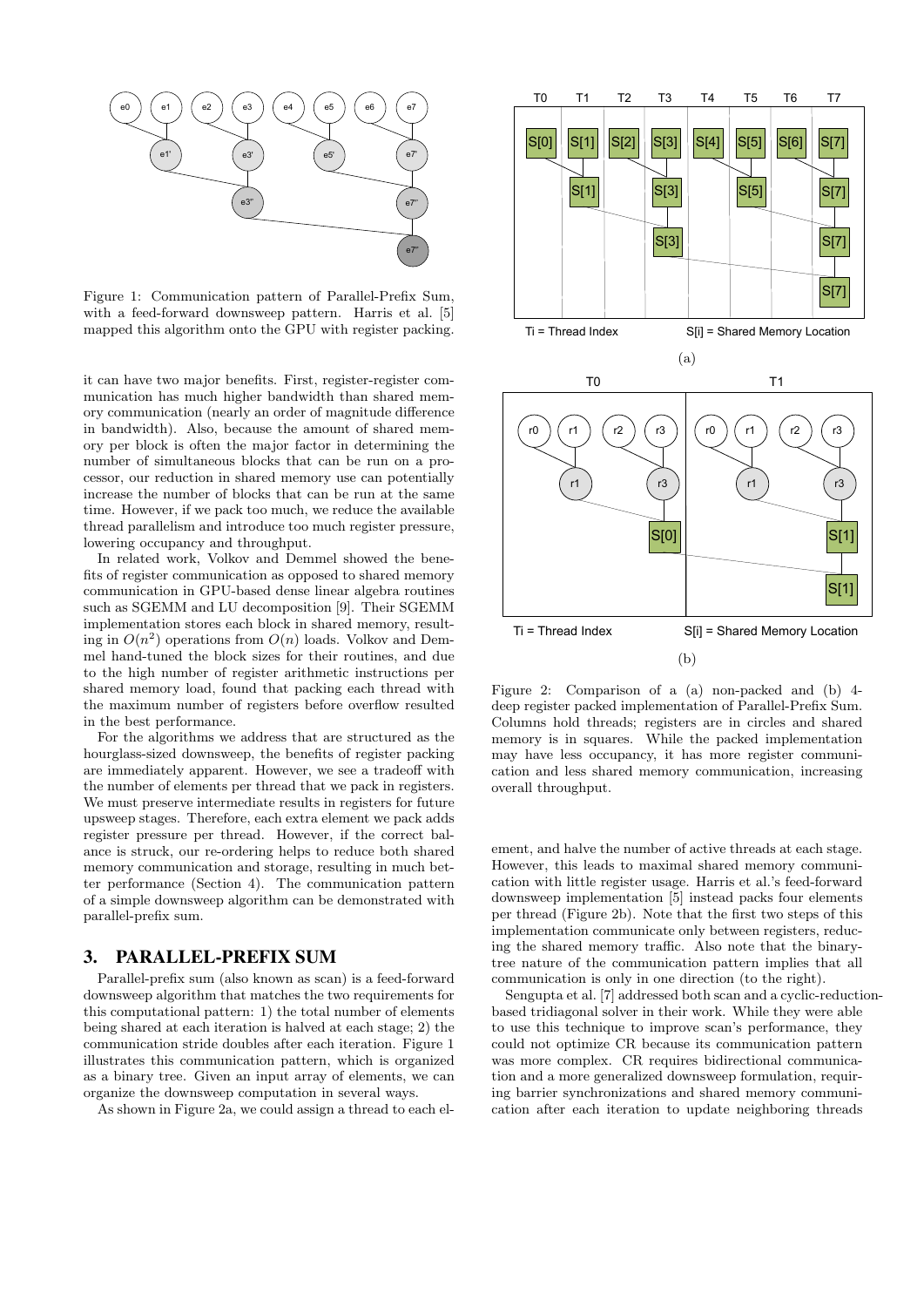

Figure 3: Communication pattern of cyclic reduction. In each stage, each element requires information from both directions. The straightforward implementation thus stores all elements in shared memory and halves the number of threads active at each step.

(Figure 2b cannot be directly applied). Our next section will discuss this method, and how we create a register-packed implementation.

## 4. THE CR ALGORITHM

Cyclic reduction consists of two inverted phases: the downsweep communication pattern (known as forward substitution), as well as an inverted up-sweep pattern (backward substitution). We can apply the same register packing principles we discover for the downsweep pattern, to the upsweep pattern. A tridiagonal system consists of three bands of elements (labeled a, b and c), and a solution matrix d. CR's downsweep phase consists of these sets of equations [6]:

$$
k_1 = \frac{a_i}{b_{i-strict}}\nk_2 = \frac{c_i}{b_{i+strict}}\na'_i = -k_1 \cdot a_{i-strict}\nb'_i = b_i - k_1 \cdot c_{i-strict}\nc'_i = -k_2 \cdot c_{i+strict}\nd'_i = d_i - k_1 \cdot d_{i-strict} - k_2 \cdot d_{i+strict}
$$

Using this formulation, after every iteration, the number of active elements being updated is halved, and the stride is doubled (Figure 3). The increased efficiency of parallelprefix sum due to register packing motivates applying the same technique to our CR implementation.

In related work, Zhang et al. [11] studied and mapped a number of tridiagonal solvers onto the GPU, including a version of CR that communicates at each stage through shared memory. It suffered from shared-memory bank conflicts, but even without these shared-memory bank conflicts, all of their solvers were shared-memory-bound. Their work used a similar communication pattern to Figure 2a, halving the number of active threads at each iteration. Göddeke et al. developed an improved version of Cyclic Reduction which matched performance to many of Zhang et al.'s other hybrid tridiagonal solvers [3].

The major contribution of this work is to extend the feedforward register-packing method to the bidirectional communication pattern required by algorithms like CR. The

bidirectional communication pattern requires a necessary shared communication and synchronization step at every stage. At every stage, border values from one side must be shared with the previous thread. As the stride doubles, the register that must be *shared* changes  $(r<sub>save</sub>)$ . However, the register that is being *updated* stays the same  $(r_{\text{update}})$ . This results in  $O(1)$  shared memory updates in one direction at every iteration per thread, as opposed to no shared memory communication needed in parallel-prefix sum (Figure 2b).

An example of this transformation can be seen in Figure 4 for an eight-deep register packing implementation. At every stage, each thread must save its top-most register. For the first stage  $r_{\text{save}}$  is equal to  $r_0$  (which represents the values  $a_0, b_0, c_0$  and  $d_0$ ). This value is saved so that its neighbor can update the appropriate bottom-most elements  $r_{\text{update}}$  ( $r_7$  in our example). This is repeated at each stage for different registers until each thread only has one update left. We then use shared memory to complete the final  $log(numThreads)$  stages.

# 5. COUNTER-EXAMPLES: Parallel Cyclic Reduction and Fast Fourier Transform

Hybrid techniques that use Parallel Cyclic Reduction (PCR) outperform a completely CR or PCR implementation [11] because of higher step efficiency and a lack of shared memory bank conflicts. However, PCR and the similarly-structured Fast Fourier Transform are unsuitable for this register-packing technique.

Both FFT and PCR require communication between elements in a strided pattern that doubles at every iteration. For PCR, if we pack  $n$  elements into each thread, we require  $n$  communications per thread on the first step, then  $2n$  on the second step, 4n on the third step, and so on. Register packing, then, does not significantly reduce the amount of overall communication.

FFTs can be organized into a doubled-strided  $log(n)$ -step communication pattern. Volkov et al. [8] packed small sets of elements into each thread, with each thread independently solving small FFT routines. Afterwards, the intermediate results were re-shuffled through shared memory, and the process was repeated until the FFT was complete. However, this method still requires  $O(n)$  shared memory shuffles after each mini-FFT is complete, and is also a poor match for register packing.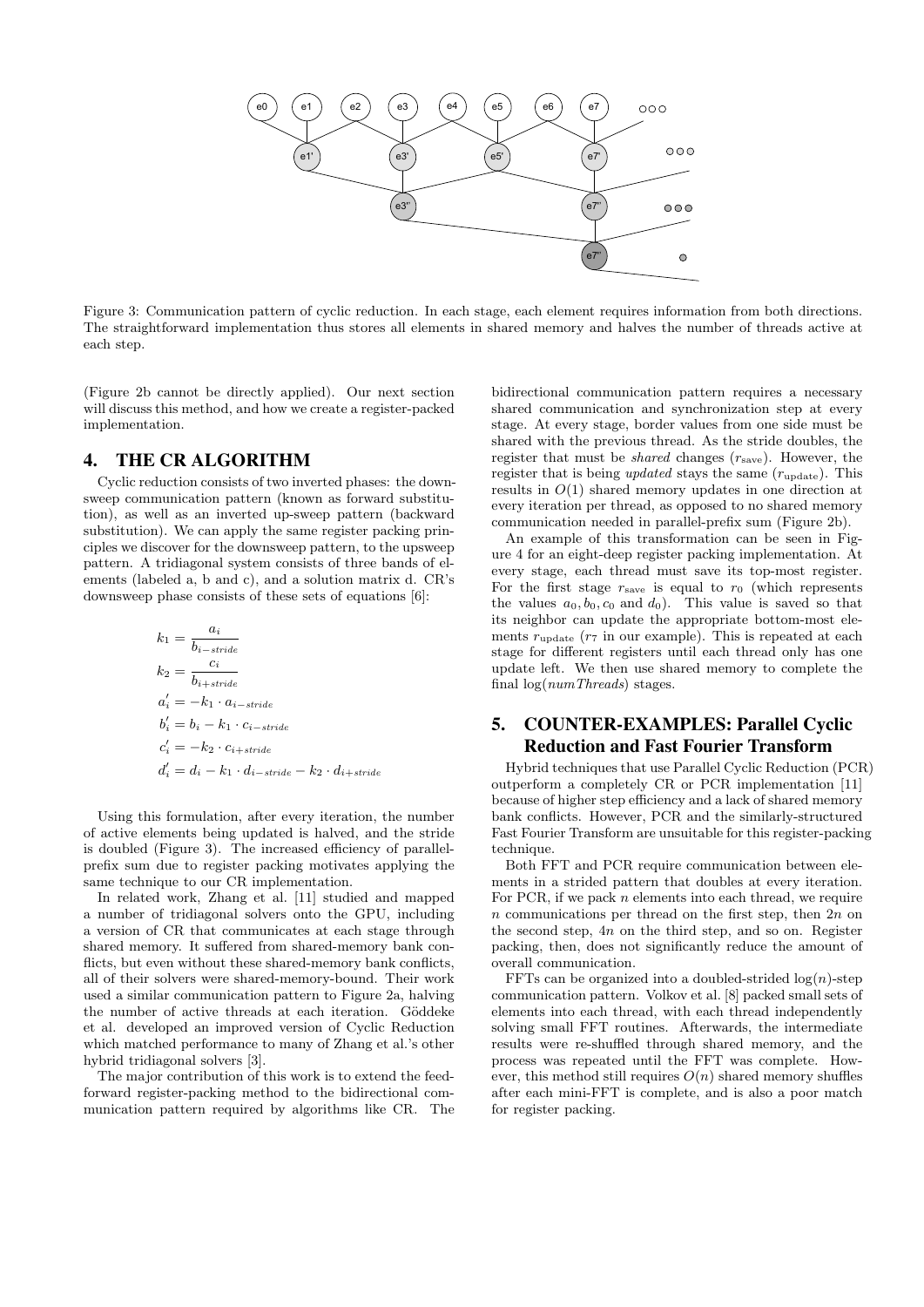

Figure 4: Our reworked mapping of the CR algorithm onto the GPU utilizes more elements in registers (8 sets per thread in this example) and less shared memory communication(3 words per thread). At every iteration, we must store  $r_{\text{save}}$  ( $r_0$  in stage 1,  $r_1$  in stage 2, etc.) and update  $r_{\text{update}}$  ( $r_7$  in this case).

# 6. TRADEOFF ANALYSIS: Registers vs Shared Memory

Though register communication is much faster than shared communication and therefore generally preferred, we must consider the decreased occupancy and increased register pressure that results from having fewer threads. Previous CR methods saturated the shared memory bandwidth, so register packing can potentially improve performance. We analyze the tradeoffs in using register packing with a modelbased approach, and compare against kernels with varying register packing depths.

#### 6.1 Model Based

We wish to model three things: register usage per thread (which will limit occupancy), shared memory per block (which will limit the size of the system we can process), and shared memory communication per block (which will limit performance). As highlighted in Section 2, in order to get close to the optimal throughput, we must have enough register operations to amortize the cost of shared memory communication.

We model each initial thread as having a register penalty of  $\alpha$  for temporary registers while processing each downsweep stage. For each set of intermediate values (packing depth) needed, we apply a cost of  $\beta$  registers. Therefore, the number of registers needed for a given variation of our register packing technique becomes:

Number of Registers = 
$$
\alpha + \beta
$$
 Packing Depth (1)

At every stage, each thread needs to share one set of el-



Figure 5: Communication pattern of (a) Parallel Cyclic Reduction (PCR) and (b) Fast Fourier Transform (FFT). These methods have a stride-doubling communication pattern, but no hourglass shape. Therefore shared memory requirements are  $O(n)$  and we are unable to apply similar register packing techniques.

ements with one other thread. Therefore the amount of shared memory needed and shared memory communication being performed at every stage should scale linearly with the number of threads:

Shared Memory Per Block = 
$$
\gamma \cdot
$$
Number of Threads (2)

Shared Memory BW Per Stage  $= \lambda \cdot$  Number of Threads (3)

From these equations we can assume that as we increase the number of elements processed per thread (and decrease the total number of threads), we decrease shared-memory communication at the cost of extra registers per thread. Communication through registers gives us potential speedup, but if shared-memory communication is already significantly hidden by register operations, increasing packing depth may introduce register pressure and lower occupancy, resulting in lower performance.

#### 6.2 Experimental Confirmation

Table 1 shows the results from examining NVIDIA's compiler (nvcc)-generated cubin files, and the amount of allocated shared memory. All of these were generated from compiling and running on a NVIDIA GTX 460 (Fermi) us-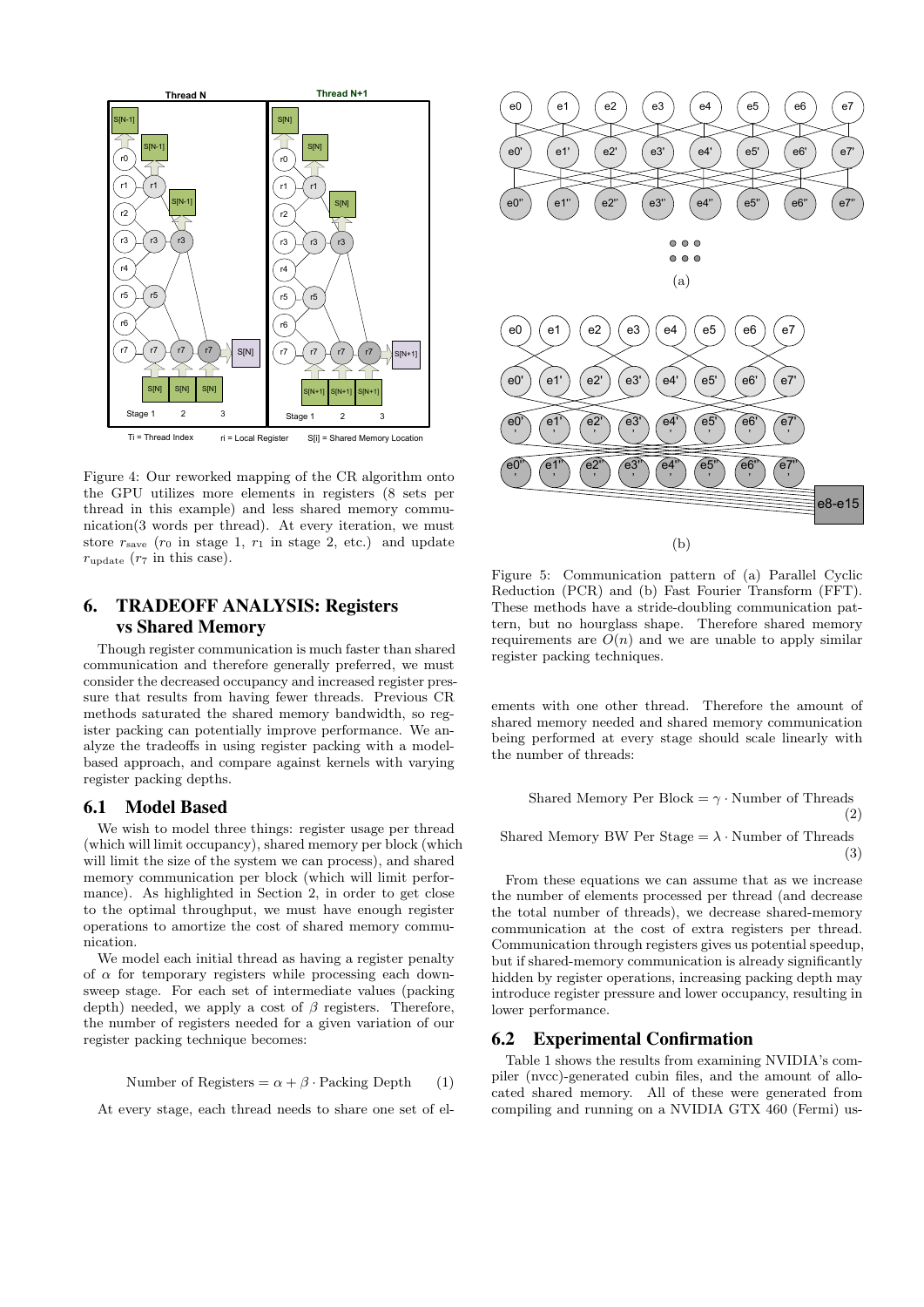

Figure 6: Experimental results showing performance as we vary the amount of register packing per thread, normalized to the highest performing variation. Compare with Table 1 for register usage and shared memory usage per test.

ing CUDA 3.1. As we assumed, shared memory increases linearly with the number of threads, but decreases with the number of elements processed per thread.

Our model approach appears to map quite well from our limited sample data. Using our register prediction model, we find that  $\alpha \approx 15$  and  $\beta \approx 4$ . From this data, we see that moving from four elements to eight elements per thread increases register usage per thread by only about 50% while halving the amount of shared memory needed for storage and communication. However, if we again double the number of elements packed in registers,  $\alpha$  plays less of a role for further packing (sixteen elements per thread), and register usage nearly doubles per thread, threatening the total possible occupancy on our GTX 460.

From the timing results, on this GPU, we see that in general the sweet spot is eight elements processed per thread. At this point, the reduction of registers from the next stage (sixteen elements) is nearly linear, and having fewer registers per thread leads to less register pressure. However, this may change with future cards, and we believe provides proper motivation for future auto-tuning work.

#### 7. EXPERIMENTAL RESULTS

We ran a set of benchmarks comparing our CR registerpacking method against a set of other GPU tridiagonal solvers. Our testing environment used an NVIDIA GTX 460 with CUDA 3.1. Our results indicate that using our registerpacking method on our Cyclic Reduction algorithm proved effective. Packing more elements into registers also allows us to solve larger systems without using global memory to split systems. For systems that now can fit within a single block, this represents a significant performance boost.

For systems larger than 1024 elements, previous methods run into a shared-memory size limit. Therefore, we instead compared against a hierarchical PCR-Thomas method that splits larger systems into smaller chunks and then processes each chunk separately [2]. Figure 7 shows our performance versus a set of GPU tridiagonal solvers. Our CR-register-

| System | CR Depth   | Shared Mem | Regs Per | Number of |
|--------|------------|------------|----------|-----------|
| Size   | (Elements) | Per Block  | Thread   | Threads   |
| 512    | 4 Elements | 2.5 KB     | 31       | 128       |
|        | 8          | $1.25$ KB  | 47       | 64        |
|        | 16         | .625 KB    | 80       | 32        |
| 1024   | 4          | 5 KB       | 31       | 256       |
|        | 8          | 2.5 KB     | 47       | 128       |
|        | 16         | 1.25 KB    | 80       | 64        |
| 2048   | 4          | $10$ KB    | 31       | 512       |
|        | 8          | 5 KB       | 47       | 256       |
|        | 16         | 2.5 KB     | 80       | 128       |
| 4096   | 4          | 20 KB      | 31       | 1024      |
|        | 8          | 10 KB      | 47       | 512       |
|        | 16         | 5 KB       | 80       | 256       |

Table 1: Shared memory usage, register usage, and thread count for each of our implementations given varying system sizes.

packed version outperforms all of these methods (even hybrid step-efficient methods such as CR-PCR and PCR-Thomas). Our method outperforms all instances, with a minimum speedup of about 50%, and a maximum speedup of 4.5x against non-hybrid methods such as a shared-memory-bound CR or PCR.

# 8. DISCUSSION

As our model showed in Section 6, the initial cost  $\alpha$  for registers was one of the key motivations for packing more elements locally. However, as we pack more elements, the benefits become less significant and the penalty in register pressure begins to grow. For our application and our GPU, we found the sweet spot to be around a depth of eight.

We emphasize that the best depth is both algorithmicdependent and machine-dependent. Algorithms that require more local communication per shared (or global) memory read will have a peak-performance advantage, and may benefit from more packing. Tuning algorithms can help to identify the best depth for a variety of algorithms and platforms, though we do not address this subject in our work.

*The Downsweep Pattern.* In this work we characterize the downsweep pattern as an hourglass shape that is halved in size at each iteration. However, we can extend this definition to patterns with a larger radix. For example, Figure 8 shows communication patterns for radixes 2 and 4. The key requirement for our technique here is that the shared memory communication must remain constant per stage.

### 9. CONCLUSION

In this work we analyzed a specific communication pattern and studied its complementary mapping onto the GPU. We used a Cyclic Reduction tridiagonal solver as our case study, one that before this work had shown poor performance on GPUs when compared to step-efficient or hybrid methods. However, with our generalized downsweep mapping, we were able to substantially improve on CR's performance, making it faster than other known current GPU tridiagonal solvers.

We believe this mapping and generalization can be useful